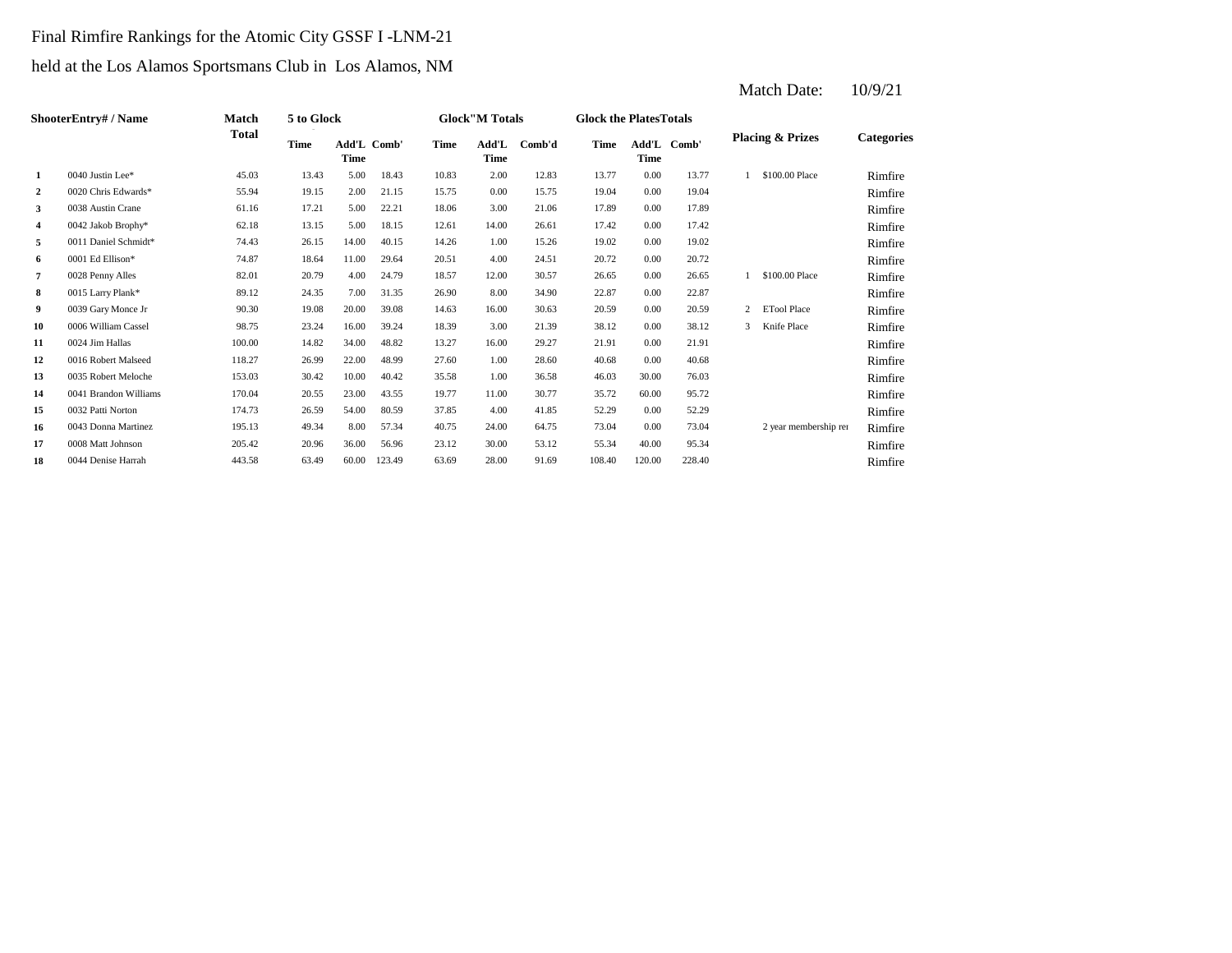## Final GLOCK Girls Rankings for Atomic City GSSF I -LNM-21

held at the Los Alamos Sportsmans Club in Los Alamos, NM

|                         | <b>ShooterEntry# / Name</b> | Match        | 5 to Glock  |                     |        |        | <b>Glock</b> "M Totals |        | <b>Glock the PlatesTotals</b> |               |        |                             |
|-------------------------|-----------------------------|--------------|-------------|---------------------|--------|--------|------------------------|--------|-------------------------------|---------------|--------|-----------------------------|
|                         |                             | <b>Total</b> | <b>Time</b> | Add'L Comb'<br>Time |        | Time   | Add'L<br>Time          | Comb'd | Time                          | Add'L<br>Time | Comb'  | <b>Placing &amp; Prizes</b> |
|                         | 0030 Penny Alles            | 85.30        | 23.31       | 14.00               | 37.31  | 20.61  | 6.00                   | 26.61  | 21.38                         | 0.00          | 21.38  | \$100.00 Place              |
| $\mathbf{2}$            | 0005 Elizabeth Cassel       | 169.46       | 38.26       | 36.00               | 74.26  | 40.50  | 5.00                   | 45.50  | 49.70                         | 0.00          | 49.70  | ETool Place                 |
| 3                       | 0027 Caroline Spaeth        | 174.28       | 36.67       | 57.00               | 93.67  | 27.06  | 21.00                  | 48.06  | 32.55                         | 0.00          | 32.55  | Knife Place                 |
| $\overline{\mathbf{4}}$ | 0037 Priscilla Antone       | 304.50       | 51.36       | 39.00               | 90.36  | 54.15  | 32.00                  | 86.15  | 57.99                         | 70.00         | 127.99 |                             |
| 5                       | 0031 Lisa Jackson           | 1.084.95     | 172.02      | 59.00               | 231.02 | 299.97 | 270.00                 | 569.97 | 213.96                        | 70.00         | 283.96 |                             |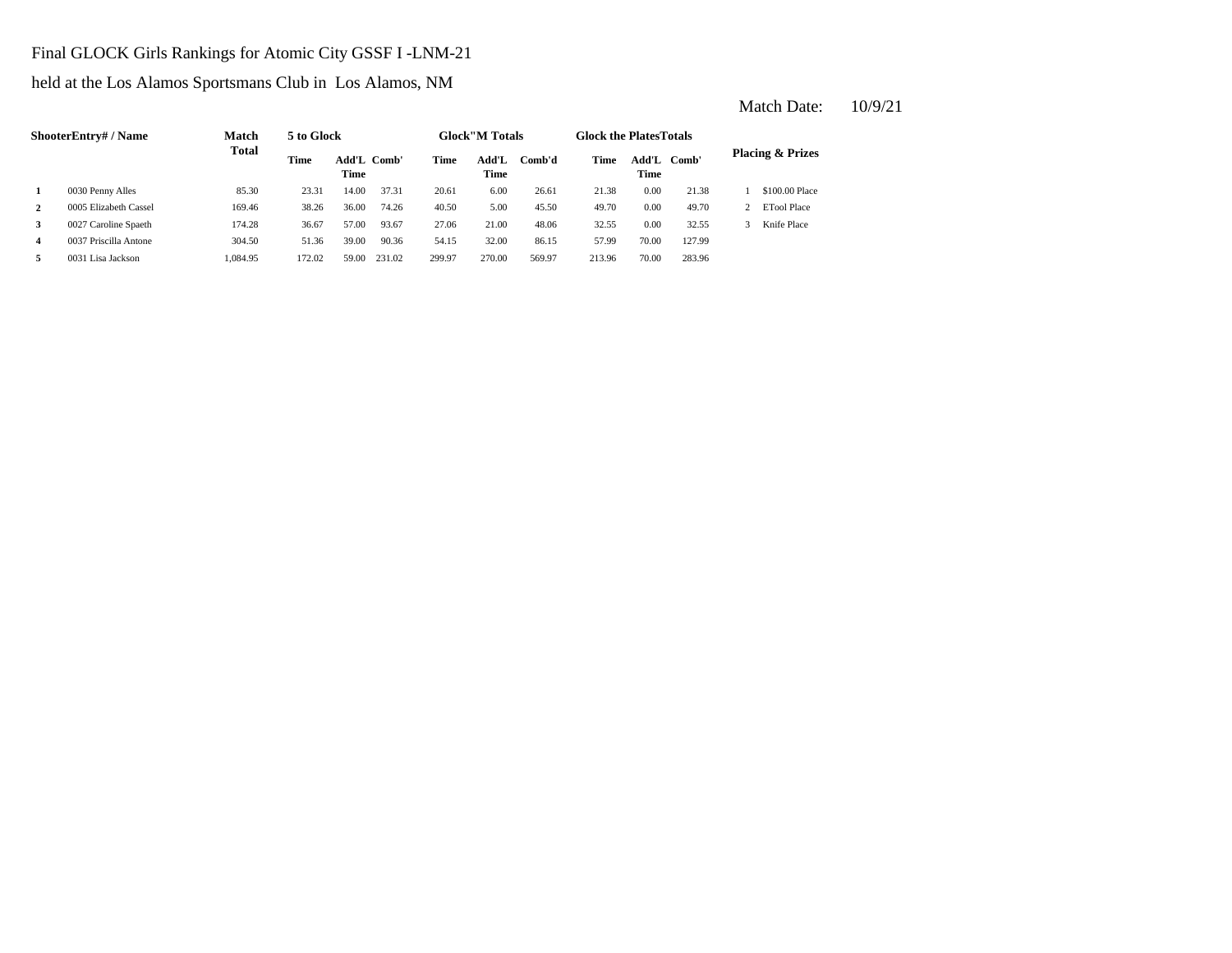## Final Pocket GLOCK Rankings for the Atomic City GSSF I --LNM-21

held at the Los Alamos Sportsmans Club in Los Alamos, NM

|                | <b>ShooterEntry#/Name</b> | Match  | 5 to Glock |                     |       |       | <b>Glock</b> "M Totals |        | <b>Glock the PlatesTotals</b> |        |             |   |                             |
|----------------|---------------------------|--------|------------|---------------------|-------|-------|------------------------|--------|-------------------------------|--------|-------------|---|-----------------------------|
|                |                           | Total  | Time       | Add'L Comb'<br>Time |       | Time  | Add'L<br>Time          | Comb'd | Time                          | Time   | Add'L Comb' |   | <b>Placing &amp; Prizes</b> |
| 1              | 0033 Justin Lee*          | 55.81  | 13.54      | 3.00                | 16.54 | 10.87 | 0.00                   | 10.87  | 18.40                         | 10.00  | 28.40       |   | \$100.00 Place              |
| 2              | 0023 Javier Chavez        | 83.34  | 17.06      | 12.00               | 29.06 | 21.48 | 2.00                   | 23.48  | 30.80                         | 0.00   | 30.80       |   | \$100.00 Place              |
| 3              | 0012 Daniel Schmidt*      | 87.67  | 13.06      | 9.00                | 22.06 | 13.66 | 2.00                   | 15.66  | 19.95                         | 30.00  | 49.95       |   |                             |
| 4              | 0029 Penny Alles          | 93.88  | 15.38      | 12.00               | 27.38 | 17.16 | 14.00                  | 31.16  | 25.34                         | 10.00  | 35.34       | 2 | <b>ETool Place</b>          |
| 5              | 0019 Gary Monce Jr        | 94.51  | 15.56      | 10.00               | 25.56 | 14.98 | 2.00                   | 16.98  | 21.97                         | 30.00  | 51.97       | 3 | Knife Place                 |
| 6              | 0025 Jim Hallas           | 103.46 | 10.50      | 23.00               | 33.50 | 10.83 | 5.00                   | 15.83  | 24.13                         | 30.00  | 54.13       |   |                             |
| $\overline{7}$ | 0014 Duane Thompson       | 122.90 | 19.03      | 0.00                | 19.03 | 21.28 | 8.00                   | 29.28  | 34.59                         | 40.00  | 74.59       |   | \$50.00 Random              |
| 8              | 0022 Paul Dedomenico      | 155.25 | 17.56      | 21.00               | 38.56 | 24.49 | 20.00                  | 44.49  | 32.20                         | 40.00  | 72.20       |   |                             |
| 9              | 0004 Elizabeth Cassel     | 166.01 | 19.01      | 20.00               | 39.01 | 28.26 | 1.00                   | 29.26  | 67.74                         | 30.00  | 97.74       |   |                             |
| 10             | 0017 Robert Malseed       | 244.65 | 20.96      | 43.00               | 63.96 | 25.97 | 30.00                  | 55.97  | 44.72                         | 80.00  | 124.72      |   |                             |
| 11             | 0009 Matt Johnson         | 247.46 | 15.32      | 17.00               | 32.32 | 20.73 | 21.00                  | 41.73  | 43.41                         | 130.00 | 173.41      |   |                             |
| 12             | 0002 Ed Ellison*          | 472.48 | 15.40      | 24.00               | 39.40 | 21.08 | 3.00                   | 24.08  | 219.00                        | 190.00 | 409.00      |   |                             |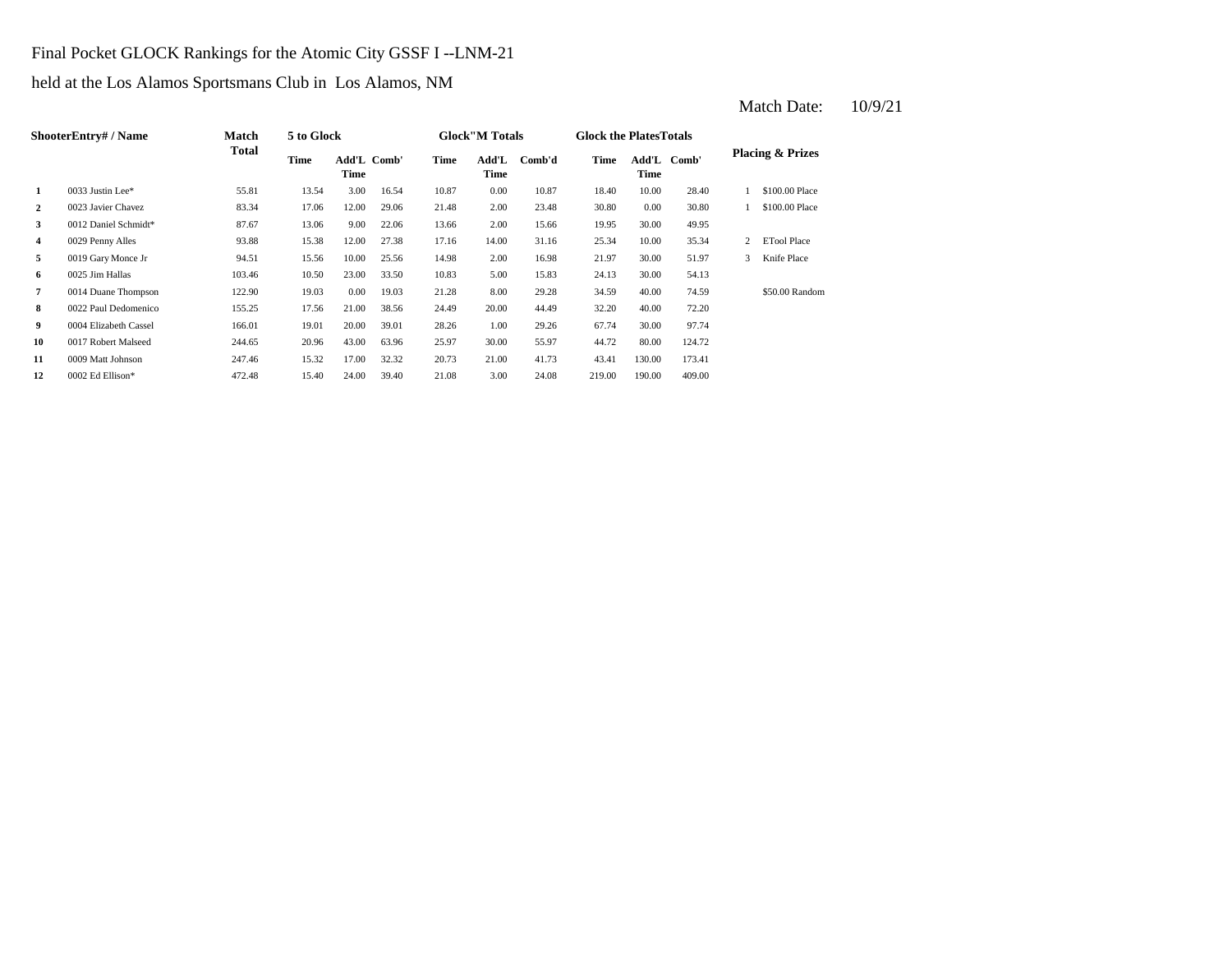## Final Stock GLOCK MOS Rankings for the Atomic City GSSF I -LNM-21

held at the Los Alamos Sportsmans Club in Los Alamos, NM

|                | <b>ShooterEntry#/Name</b> | Match        | 5 to Glock |                     |       |       | <b>Glock</b> "M Totals |        | <b>Glock the PlatesTotals</b> |               |       |               |                             |
|----------------|---------------------------|--------------|------------|---------------------|-------|-------|------------------------|--------|-------------------------------|---------------|-------|---------------|-----------------------------|
|                |                           | <b>Total</b> | Time       | Add'L Comb'<br>Time |       | Time  | Add'L<br>Time          | Comb'd | Time                          | Add'L<br>Time | Comb' |               | <b>Placing &amp; Prizes</b> |
| 1              | 0034 Justin Lee*          | 49.08        | 19.78      | 1.00                | 20.78 | 13.03 | 0.00                   | 13.03  | 15.27                         | 0.00          | 15.27 |               | 2 year membership ren       |
| 1              |                           | 49.08        | 19.78      | 1.00                | 20.78 | 13.03 | 0.00                   | 13.03  | 15.27                         | 0.00          | 15.27 |               | \$100,00 Place              |
| $\overline{2}$ | 0021 Chris Edwards*       | 52.41        | 19.55      | 0.00                | 19.55 | 18.09 | 0.00                   | 18.09  | 14.77                         | 0.00          | 14.77 |               |                             |
| 3              | 0013 Daniel Schmidt*      | 66.76        | 18.29      | 7.00                | 25.29 | 12.86 | 15.00                  | 27.86  | 13.61                         | 0.00          | 13.61 |               | 2 year membership ren       |
| 4              | 0026 Jim Hallas           | 70.18        | 21.48      | 0.00                | 21.48 | 18.46 | 9.00                   | 27.46  | 21.24                         | 0.00          | 21.24 |               | \$100,00 Place              |
| 5              | 0003 Ed Ellison*          | 74.86        | 21.88      | 11.00               | 32.88 | 19.09 | 6.00                   | 25.09  | 16.89                         | 0.00          | 16.89 |               |                             |
| 6              | 0036 Jacob Zielie         | 88.54        | 20.19      | 23.00               | 43.19 | 20.86 | 6.00                   | 26.86  | 18.49                         | 0.00          | 18.49 |               | <b>ETool Place</b>          |
| 7              | 0007 William Cassel       | 120.63       | 27.96      | 23.00               | 50.96 | 22.05 | 6.00                   | 28.05  | 41.62                         | 0.00          | 41.62 | $\mathcal{R}$ | Knife Place                 |
| 8              | 0018 Robert Malseed       | 123.34       | 34.45      | 20.00               | 54.45 | 27.40 | 9.00                   | 36.40  | 32.49                         | 0.00          | 32.49 |               |                             |
| 9              | 0010 Matt Johnson         | 130.53       | 26.50      | 25.00               | 51.50 | 24.97 | 6.00                   | 30.97  | 48.06                         | 0.00          | 48.06 |               |                             |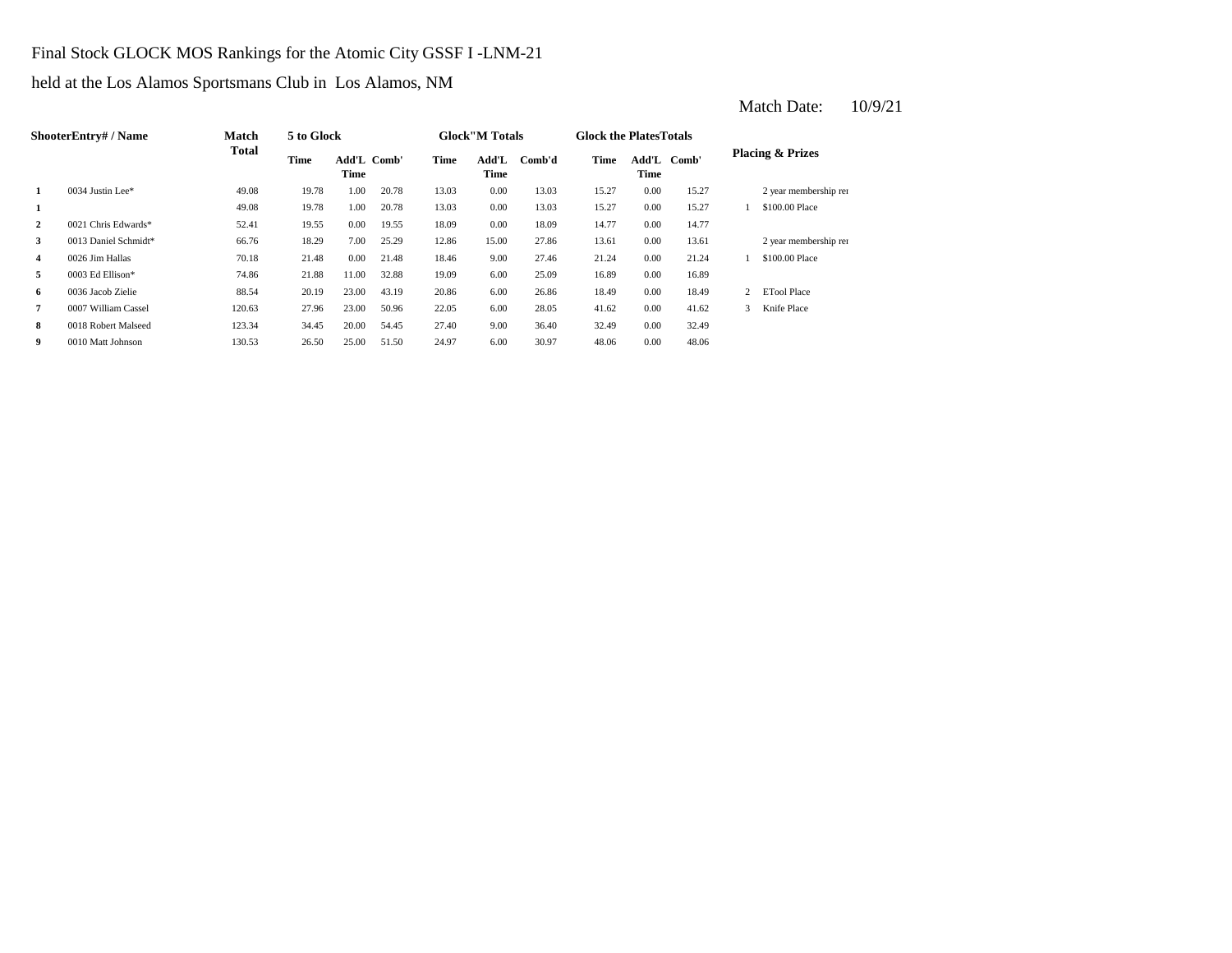### **Final Team Rankings for the Atomic City GSSF I -LNM-21**

**held at the Los Alamos Sportsmans Club in Los Alamos, NM**

### Match Date: 10/9/21

| Competition<br><b>Standing</b> | Score  | <b>Team Name</b> | <b>Team Members</b>   |
|--------------------------------|--------|------------------|-----------------------|
|                                | 429.04 | LETHAL LADIES    | Elizabeth Cassel, Pen |

nny Alles, Caroline Spaeth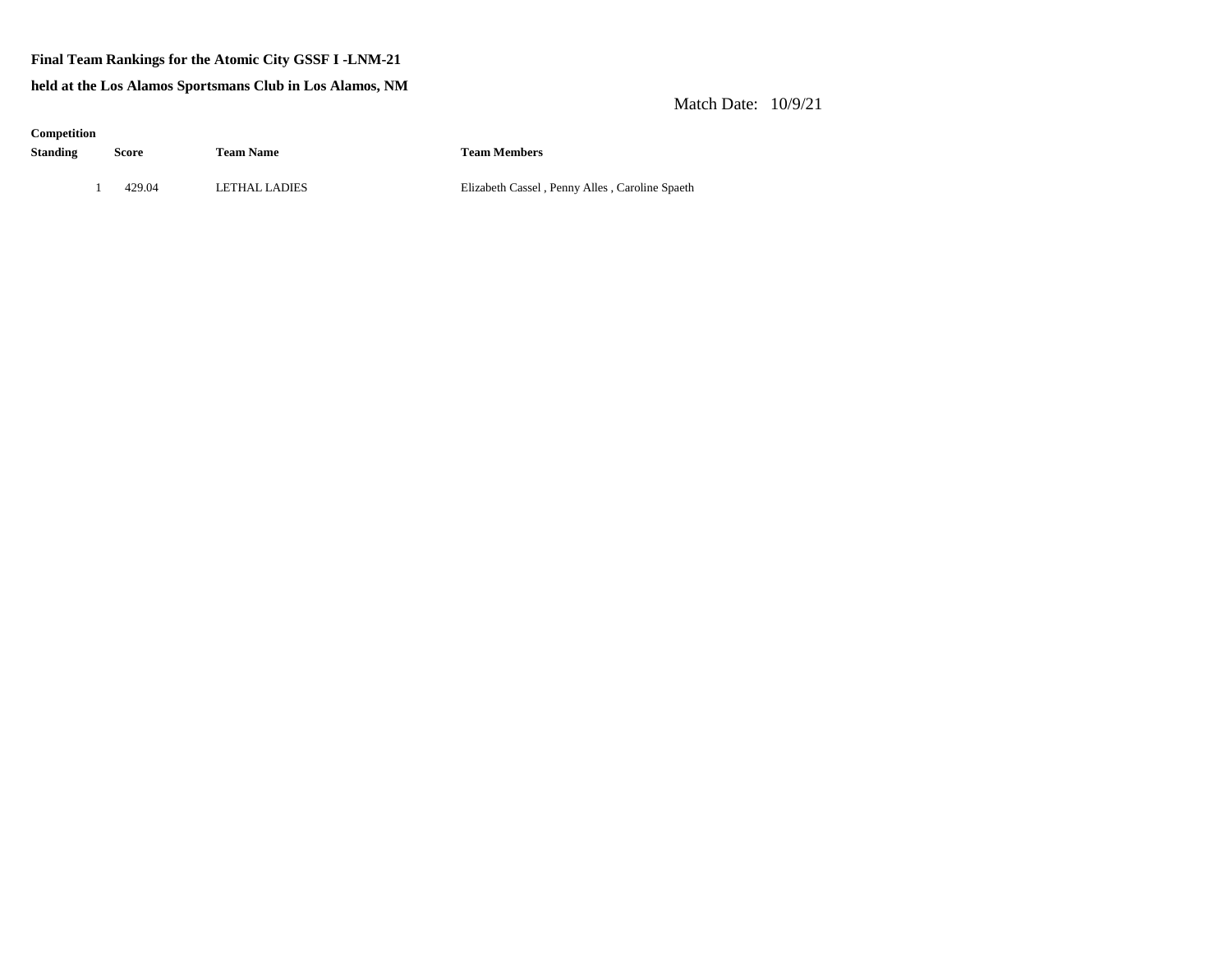**The following scores have not been included in the above results due to administrative issues or scoring errors Please call the GSSF office (770) 437-4718 as soon as possible for further clarification. Thank you.**

**Shooters who did not finish the match...**

**Shooters who did not show**

**0**

**Page 6 of 6 10/27/2021 06:53:14 AM Unlimited Los Alamos, NM**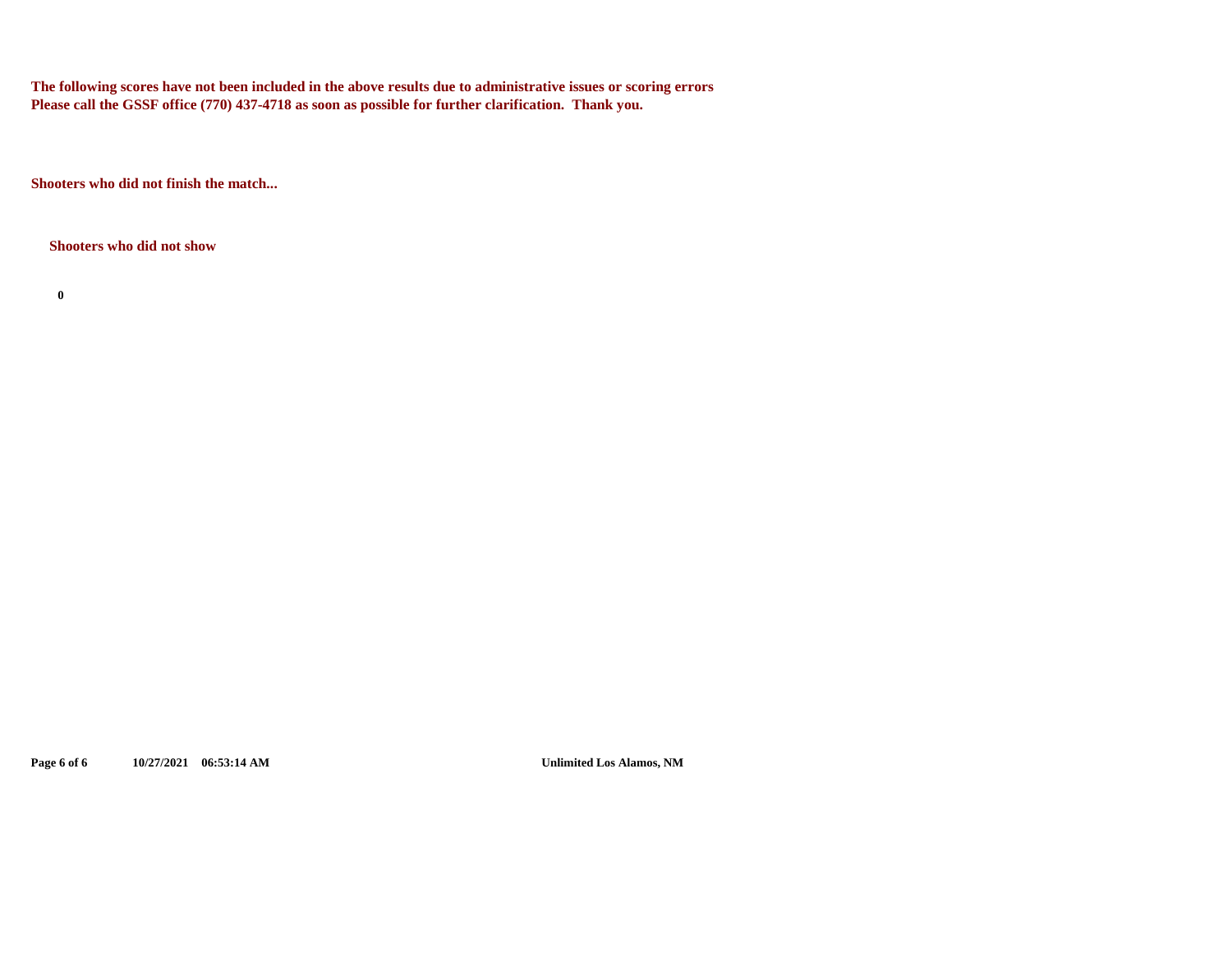# Final Civilian Rankings for the Atomic City GSSF I

|                         | ShooterEntry# / Name   | Match        | 5 to Glock Totals |             |              |       | <b>Glock"M Totals</b> |        | <b>Glock the PlatesTotals</b> |             |              |   |                             |                            |
|-------------------------|------------------------|--------------|-------------------|-------------|--------------|-------|-----------------------|--------|-------------------------------|-------------|--------------|---|-----------------------------|----------------------------|
|                         |                        | <b>Total</b> | <b>Time</b>       | <b>Time</b> | Add'L Comb'd | Time  | Add'L<br><b>Time</b>  | Comb'd | Time                          | <b>Time</b> | Add'L Comb'd |   | <b>Placing &amp; Prizes</b> | <b>Categories</b>          |
|                         | 0080 Justin Difino     | 66.82        | 18.94             | 9.00        | 27.94        | 14.00 | 2.00                  | 16.00  | 22.88                         | 0.00        | 22.88        |   | Pistol Place                |                            |
| $\mathbf{2}$            | 0030 Gary Monce Jr     | 74.10        | 24.31             | 8.00        | 32.31        | 17.14 | 5.00                  | 22.14  | 19.65                         | 0.00        | 19.65        | 2 | 100 Place                   |                            |
| 3                       | 0002 Javier Chavez     | 90.66        | 23.08             | 10.00       | 33.08        | 20.62 | 14.00                 | 34.62  | 22.96                         | 0.00        | 22.96        | 3 | 75 Place                    | Senior                     |
| $\mathbf{3}$            |                        | 90.66        | 23.08             | 10.00       | 33.08        | 20.62 | 14.00                 | 34.62  | 22.96                         | 0.00        | 22.96        |   | 75 Senior                   | Senior                     |
| $\overline{\mathbf{4}}$ | 0034 Jacob Zielie      | 96.23        | 20.04             | 22.00       | 42.04        | 19.25 | 7.00                  | 26.25  | 27.94                         | 0.00        | 27.94        |   |                             |                            |
| 5                       | 0055 Jim Hallas        | 96.72        | 15.78             | 28.00       | 43.78        | 14.45 | 3.00                  | 17.45  | 25.49                         | 10.00       | 35.49        |   |                             |                            |
| -6                      | 0016 James Tyrrell     | 103.32       | 31.26             | 8.00        | 39.26        | 25.91 | 5.00                  | 30.91  | 33.15                         | 0.00        | 33.15        |   |                             | Senior                     |
|                         | 0061 Penny Alles       | 115.33       | 24.53             | 23.00       | 47.53        | 21.53 | 7.00                  | 28.53  | 29.27                         | 10.00       | 39.27        |   | 75 Adult Female             | <b>Adult Female</b>        |
| 8                       | 0033 James Rickman     | 116.04       | 29.80             | 14.00       | 43.80        | 24.04 | 21.00                 | 45.04  | 27.20                         | 0.00        | 27.20        |   |                             | Senior                     |
| -9                      | 0044 Paul Dedomenico   | 116.63       | 26.85             | 23.00       | 49.85        | 33.13 | 5.00                  | 38.13  | 28.65                         | 0.00        | 28.65        |   |                             |                            |
| 10                      | 0053 Robert Meloche    | 124.45       | 26.26             | 21.00       | 47.26        | 26.68 | 18.00                 | 44.68  | 32.51                         | 0.00        | 32.51        |   |                             | Senior                     |
| 11                      | 0038 Kenneth Horen     | 139.67       | 34.75             | 17.00       | 51.75        | 39.14 | 7.00                  | 46.14  | 41.78                         | 0.00        | 41.78        |   |                             | Senior                     |
| 12                      | 0075 Ken Dunham        | 139.87       | 39.35             | 16.00       | 55.35        | 33.02 | 5.00                  | 38.02  | 46.50                         | 0.00        | 46.50        |   | 75 Super Senior             | Super Senior               |
| 13                      | 0032 Caroline Spaeth   | 150.44       | 39.38             | 17.00       | 56.38        | 27.41 | 18.00                 | 45.41  | 48.65                         | 0.00        | 48.65        |   |                             | Adult Female, Senior       |
| 14                      | 0005 William Cassel    | 151.46       | 20.56             | 49.00       | 69.56        | 19.27 | 13.00                 | 32.27  | 49.63                         | 0.00        | 49.63        |   |                             | Super Senior               |
| 15                      | 0070 Jeff Schnakenberg | 153.10       | 32.06             | 34.00       | 66.06        | 29.46 | 15.00                 | 44.46  | 42.58                         | 0.00        | 42.58        |   |                             |                            |
| 16                      | 0007 Elizabeth Cassel  | 161.22       | 36.64             | 37.00       | 73.64        | 43.43 | 2.00                  | 45.43  | 42.15                         | 0.00        | 42.15        |   |                             | Adult Female, Super Senior |
| 17                      | 0074 Susan Hall        | 174.23       | 51.44             | 21.00       | 72.44        | 49.17 | 2.00                  | 51.17  | 50.62                         | 0.00        | 50.62        |   |                             | Adult Female, Super Senior |
| 18                      | 0019 Mike Patrick      | 205.29       | 21.95             | 62.00       | 83.95        | 22.80 | 41.00                 | 63.80  | 37.54                         | 20.00       | 57.54        |   |                             | Senior                     |
| 19                      | 0018 Salvador Garcia   | 246.25       | 31.97             | 39.00       | 70.97        | 45.06 | 39.00                 | 84.06  | 51.22                         | 40.00       | 91.22        |   |                             |                            |
| 20                      | 0047 Bill Henz         | 261.26       | 21.49             | 103.00      | 124.49       | 25.36 | 43.00                 | 68.36  | 58.41                         | 10.00       | 68.41        |   |                             |                            |
| 21                      | 0015 Matt Johnson      | 264.98       | 19.23             | 104.00      | 123.23       | 21.30 | 17.00                 | 38.30  | 53.45                         | 50.00       | 103.45       |   |                             |                            |
| 22                      | 0079 Kevin Schultz     | 325.87       | 38.16             | 96.00       | 134.16       | 44.73 | 21.00                 | 65.73  | 55.98                         | 70.00       | 125.98       |   |                             |                            |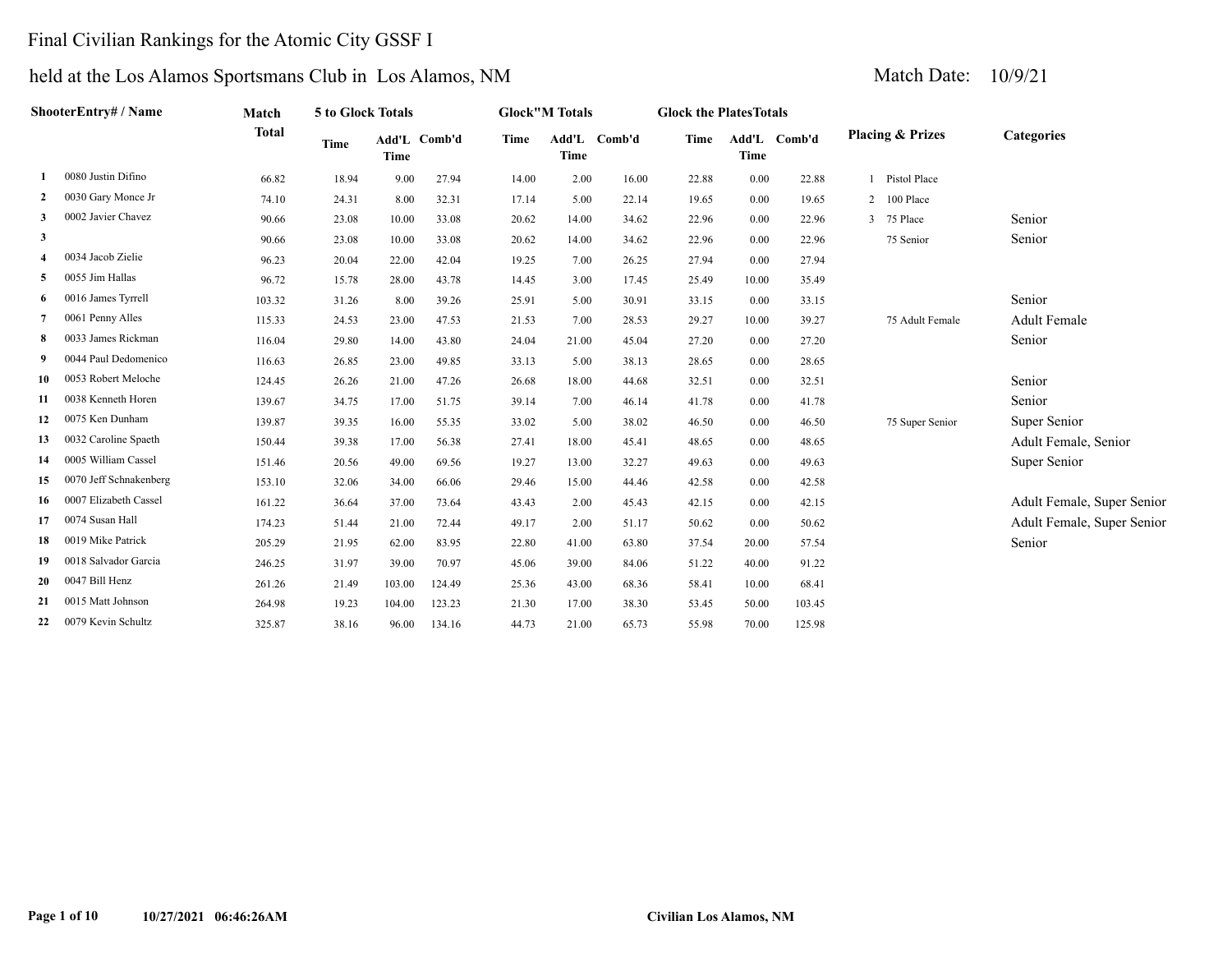# Final Competition Rankings for the Atomic City GSSF I

|    | ShooterEntry# / Name | Match  | 5 to Glock Totals |       |              |       | <b>Glock"M Totals</b> |              | <b>Glock the Plates Totals</b> |               |        |   |                             |
|----|----------------------|--------|-------------------|-------|--------------|-------|-----------------------|--------------|--------------------------------|---------------|--------|---|-----------------------------|
|    |                      | Total  | Time              | Time  | Add'L Comb'd | Time  | Time                  | Add'L Comb'd | Time                           | Add'L<br>Time | Comb'd |   | <b>Placing &amp; Prizes</b> |
| 1  | 0051 Ryan George*    | 50.12  | 18.70             | 3.00  | 21.70        | 13.36 | 0.00                  | 13.36        | 15.06                          | 0.00          | 15.06  |   | 100 Place                   |
| 2  | 0058 Jim Hallas      | 63.19  | 18.82             | 6.00  | 24.82        | 13.50 | 6.00                  | 19.50        | 18.87                          | 0.00          | 18.87  |   | 100 Place                   |
| 3  | 0068 Justin Lee*     | 66.42  | 14.49             | 23.00 | 37.49        | 12.93 | 2.00                  | 14.93        | 14.00                          | 0.00          | 14.00  |   |                             |
| 4  | 0065 Jakob Brophy*   | 68.56  | 15.91             | 15.00 | 30.91        | 14.04 | 10.00                 | 24.04        | 13.61                          | 0.00          | 13.61  |   |                             |
| 5  | 0062 Penny Alles     | 88.25  | 22.04             | 16.00 | 38.04        | 22.27 | 6.00                  | 28.27        | 21.94                          | 0.00          | 21.94  | 2 | Etool Place                 |
| 6  | 0017 James Tyrrell   | 91.39  | 31.66             | 7.00  | 38.66        | 25.02 | 3.00                  | 28.02        | 24.71                          | 0.00          | 24.71  | 3 | Knife Place                 |
|    | 0049 Ken Pittman     | 101.34 | 25.79             | 19.00 | 44.79        | 24.02 | 9.00                  | 33.02        | 23.53                          | 0.00          | 23.53  |   |                             |
| 8  | 0010 Ed Ellison*     | 102.51 | 22.31             | 26.00 | 48.31        | 19.55 | 1.00                  | 20.55        | 23.65                          | 10.00         | 33.65  |   |                             |
| 9. | 0029 Mary Alme       | 106.30 | 26.13             | 14.00 | 40.13        | 27.48 | 8.00                  | 35.48        | 30.69                          | 0.00          | 30.69  |   |                             |
| 10 | 0035 Jacob Zielie    | 110.67 | 18.19             | 36.00 | 54.19        | 16.73 | 14.00                 | 30.73        | 25.75                          | 0.00          | 25.75  |   |                             |
| 11 | 0045 Paul Dedomenico | 121.58 | 26.49             | 26.00 | 52.49        | 25.55 | 11.00                 | 36.55        | 32.54                          | 0.00          | 32.54  |   |                             |
| 12 | 0041 Brett Lincoln   | 126.77 | 16.07             | 43.00 | 59.07        | 20.81 | 19.00                 | 39.81        | 27.89                          | 0.00          | 27.89  |   |                             |
| 13 | 0026 Robert Malseed  | 186.45 | 36.02             | 45.00 | 81.02        | 31.73 | 9.00                  | 40.73        | 54.70                          | 10.00         | 64.70  |   |                             |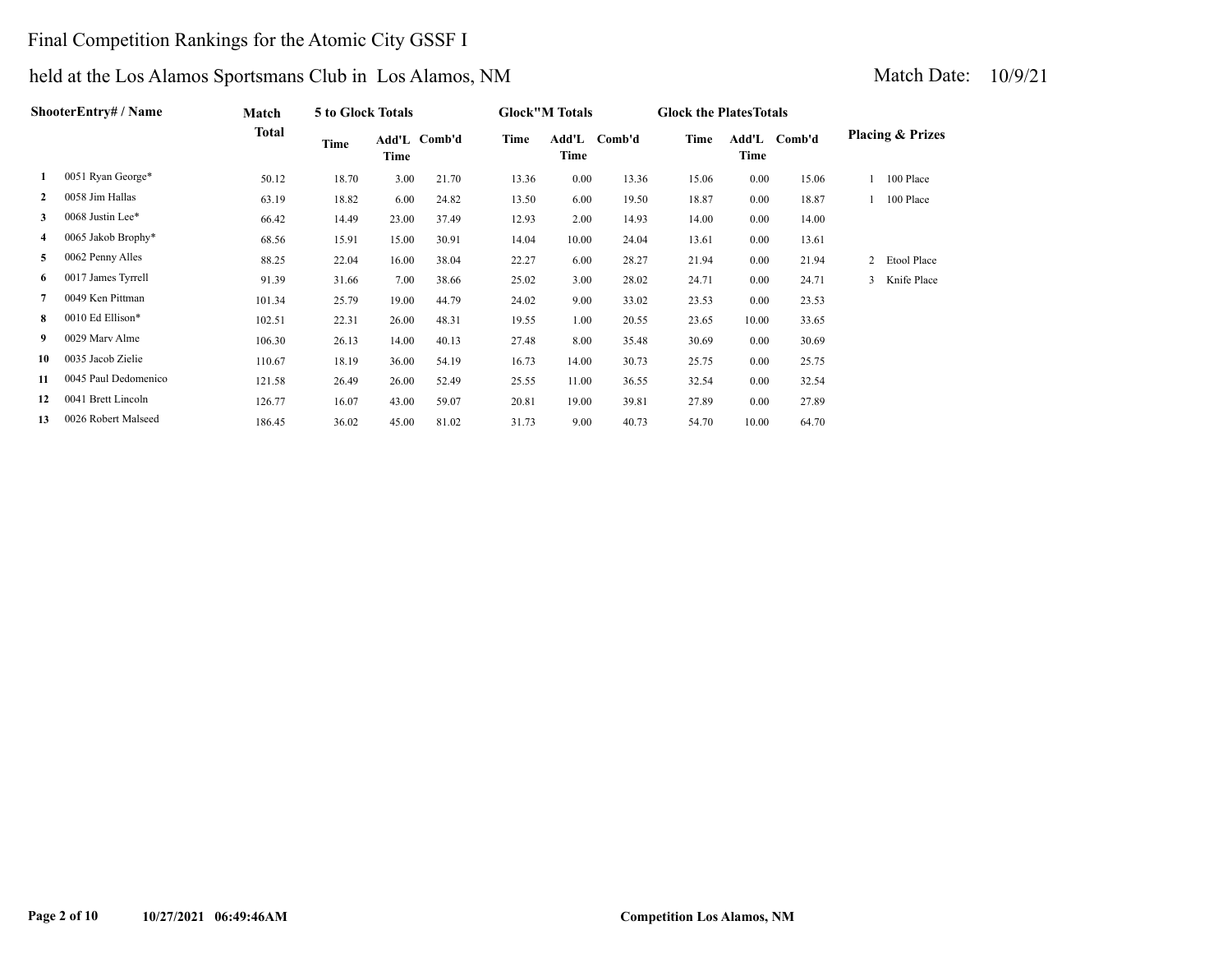# Final Guardian Rankings for the Atomic City GSSF I

| ShooterEntrv# / Name      | Match  | 5 to Glock Totals |                      |        |       | <b>Glock"M Totals</b> |        | <b>Glock the Plates Totals</b> |             |              |                             |                          |
|---------------------------|--------|-------------------|----------------------|--------|-------|-----------------------|--------|--------------------------------|-------------|--------------|-----------------------------|--------------------------|
|                           | Total  | Time              | Add'L Comb'd<br>Time |        | Time  | Add'L<br>Time         | Comb'd | Time                           | <b>Time</b> | Add'L Comb'd | <b>Placing &amp; Prizes</b> | <b>Categories</b>        |
| 0048 Ken Pittman          | 77.11  | 24.28             | 5.00                 | 29.28  | 21.59 | 3.00                  | 24.59  | 23.24                          | 0.00        | 23.24        | 100 Place                   | Senior                   |
|                           | 77.11  | 24.28             | 5.00                 | 29.28  | 21.59 | 3.00                  | 24.59  | 23.24                          | 0.00        | 23.24        | 75 Senior                   | Senior                   |
| 0040 Brett Lincoln        | 122.68 | 16.28             | 45.00                | 61.28  | 22.57 | 10.00                 | 32.57  | 28.83                          | 0.00        | 28.83        | 2 Etool Place               |                          |
| 0022 Duane Thompson<br>3  | 148.20 | 23.51             | 57.00                | 80.51  | 28.40 | 10.00                 | 38.40  | 29.29                          | 0.00        | 29.29        | 3 Knife Place               | Challenged, Super Senior |
| 3                         | 148.20 | 23.51             | 57.00                | 80.51  | 28.40 | 10.00                 | 38.40  | 29.29                          | 0.00        | 29.29        | 75 Challenged               | Challenged, Super Senior |
| 3                         | 148.20 | 23.51             | 57.00                | 80.51  | 28.40 | 10.00                 | 38.40  | 29.29                          | 0.00        | 29.29        | 75 Super Senior             | Challenged, Super Senior |
| 0039 Paul Holderman       | 149.01 | 20.27             | 29.00                | 49.27  | 21.33 | 31.00                 | 52.33  | 37.41                          | 10.00       | 47.41        | Pistol Random               |                          |
| 0025 Robert Malseed<br>5. | 177.91 | 33.19             | 38.00                | 71.19  | 30.58 | 7.00                  | 37.58  | 49.14                          | 20.00       | 69.14        |                             | Super Senior             |
| 6 0043 Tanar Nobles       | 203.35 | 15.39             | 100.00               | 115.39 | 16.78 | 37.00                 | 53.78  | 34.18                          | 0.00        | 34.18        |                             |                          |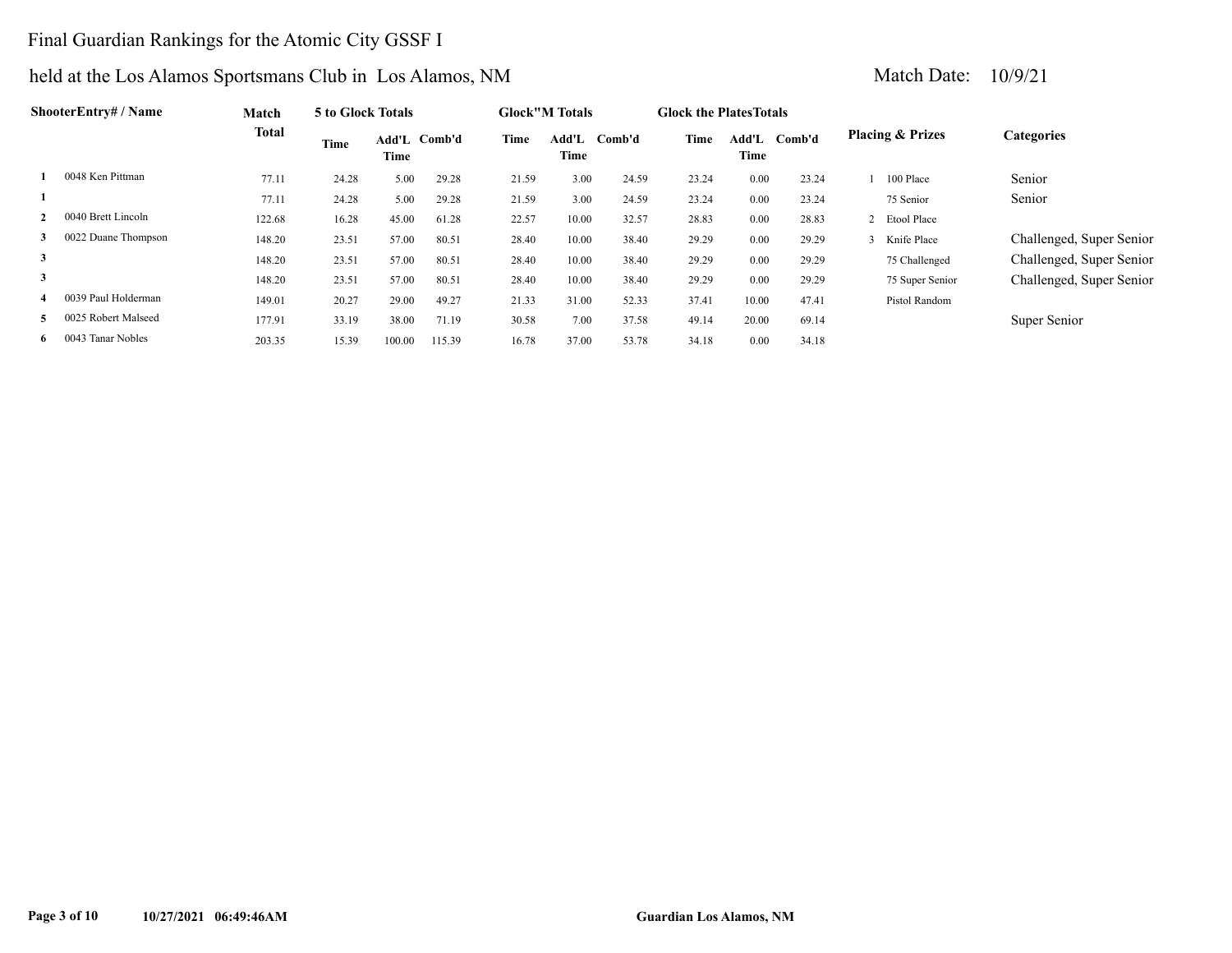# Final Heavy Metal Rankings for the Atomic City GSSF I

|   | ShooterEntry# / Name       | Match        | 5 to Glock Totals |               |        |       | <b>Glock</b> "M Totals |        | <b>Glock the Plates Totals</b> |               |        |                             |
|---|----------------------------|--------------|-------------------|---------------|--------|-------|------------------------|--------|--------------------------------|---------------|--------|-----------------------------|
|   |                            | <b>Total</b> | Time              | Add'L<br>Time | Comb'd | Time  | Add'L<br>Time          | Comb'd | Time                           | Add'L<br>Time | Comb'd | <b>Placing &amp; Prizes</b> |
|   | 0060 Jim Hallas            | 68.49        | 19.75             | 5.00          | 24.75  | 15.72 | 8.00                   | 23.72  | 20.02                          | 0.00          | 20.02  | 100 Place                   |
|   | 0013 Ed Ellison*           | 73.49        | 23.13             | 7.00          | 30.13  | 20.47 | 3.00                   | 23.47  | 19.89                          | 0.00          | 19.89  | 100 Place                   |
| 3 | 0004 Javier Chavez         | 127.97       | 24.13             | 16.00         | 40.13  | 23.03 | 35.00                  | 58.03  | 29.81                          | 0.00          | 29.81  | Etool Place                 |
| 4 | 0076 Ken Dunham            | 171.96       | 49.00             | 20.00         | 69.00  | 32.64 | 7.00                   | 39.64  | 63.32                          | 0.00          | 63.32  | Knife Place                 |
| 5 | 0054 Davyn Pierce-Montague | 256.34       | 30.71             | 18.00         | 48.71  | 38.08 | 61.00                  | 99.08  | 58.55                          | 50.00         | 108.55 |                             |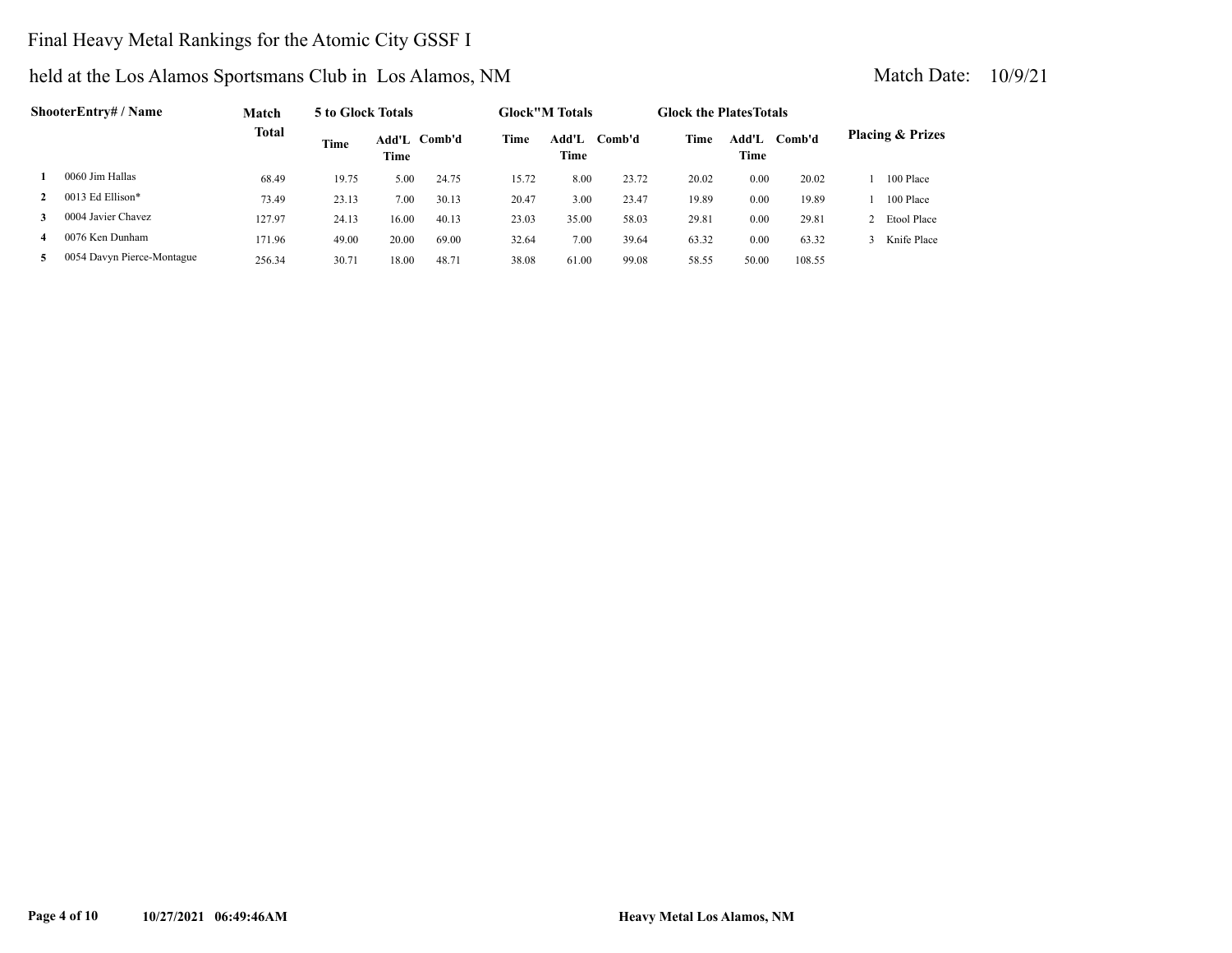# Final Major Sub Rankings for the Atomic City GSSF I

| ShooterEntry# / Name | Match        | 5 to Glock Totals |               |        |       | <b>Glock</b> "M Totals |        | <b>Glock the Plates Totals</b> |               |        |                             |
|----------------------|--------------|-------------------|---------------|--------|-------|------------------------|--------|--------------------------------|---------------|--------|-----------------------------|
|                      | <b>Total</b> | Time              | Add'L<br>Time | Comb'd | Time  | Add'L<br>Time          | Comb'd | Time                           | Add'L<br>Time | Comb'd | <b>Placing &amp; Prizes</b> |
| 0009 Ed Ellison*     | 79.45        | 15.31             | 3.00          | 18.31  | 14.96 | 0.00                   | 14.96  | 26.18                          | 20.00         | 46.18  | 100 Place                   |
| 0057 Jim Hallas      | 102.17       | 12.07             | 4.00          | 16.07  | 12.54 | 5.00                   | 17.54  | 28.56                          | 40.00         | 68.56  | 100 Place                   |
| 0006 William Cassel  | 225.99       | 21.43             | 19.00         | 40.43  | 19.83 | 36.00                  | 55.83  | 49.73                          | 80.00         | 129.73 | 2 Etool Place               |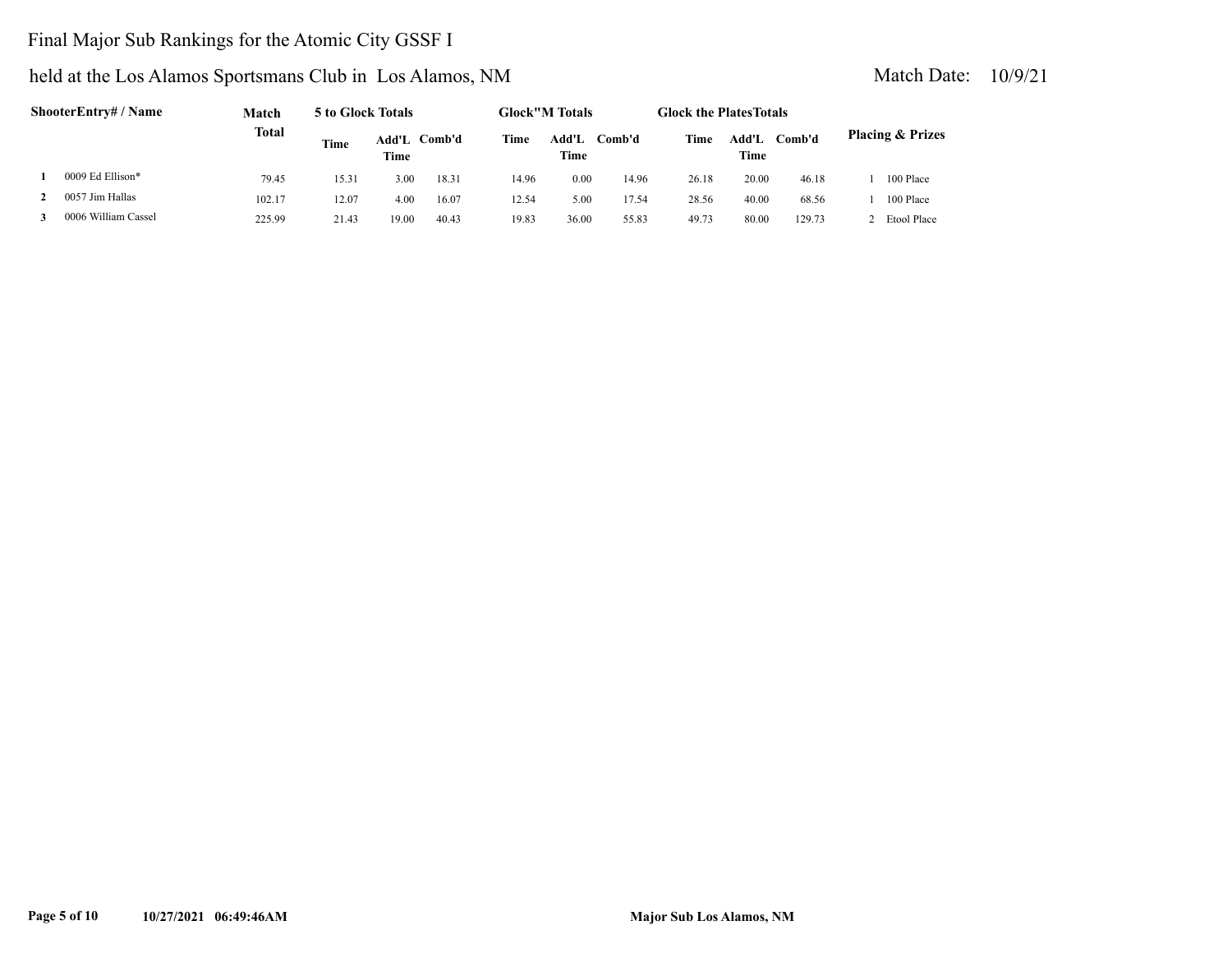# Final Master Stock Rankings for the Atomic City GSSF I

|    | <b>ShooterEntry# / Name</b> | Match        | 5 to Glock Totals |       |              |       | <b>Glock</b> "M Totals |        | <b>Glock the Plates Totals</b> |               |        |                             |
|----|-----------------------------|--------------|-------------------|-------|--------------|-------|------------------------|--------|--------------------------------|---------------|--------|-----------------------------|
|    |                             | <b>Total</b> | Time              | Time  | Add'L Comb'd | Time  | Add'L<br>Time          | Comb'd | Time                           | Add'L<br>Time | Comb'd | <b>Placing &amp; Prizes</b> |
| 1  | 0066 Jakob Brophy*          | 45.83        | 16.81             | 3.00  | 19.81        | 12.41 | 3.00                   | 15.41  | 10.61                          | 0.00          | 10.61  | Pistol MatchMeister         |
|    | 0069 Justin Lee*            | 46.28        | 14.30             | 2.00  | 16.30        | 13.30 | 3.00                   | 16.30  | 13.68                          | 0.00          | 13.68  | 100 Place                   |
| 3  | 0052 Ryan George*           | 48.11        | 17.82             | 2.00  | 19.82        | 14.96 | 1.00                   | 15.96  | 12.33                          | 0.00          | 12.33  | 2 Etool Place               |
| 4  | 0021 Daniel Schmidt*        | 54.41        | 17.83             | 5.00  | 22.83        | 12.73 | 3.00                   | 15.73  | 15.85                          | 0.00          | 15.85  | 3 Knife Place               |
| 5. | 0024 Larry Plank*           | 91.67        | 27.66             | 6.00  | 33.66        | 23.29 | 10.00                  | 33.29  | 24.72                          | 0.00          | 24.72  |                             |
| 6. | 0012 Ed Ellison*            | 93.05        | 24.67             | 16.00 | 40.67        | 19.46 | 6.00                   | 25.46  | 26.92                          | 0.00          | 26.92  |                             |
|    | 0046 Paul Dedomenico        | 99.28        | 27.94             | 18.00 | 45.94        | 28.36 | 1.00                   | 29.36  | 23.98                          | 0.00          | 23.98  |                             |
| 8. | 0042 Brett Lincoln          | 128.10       | 17.80             | 15.00 | 32.80        | 16.13 | 34.00                  | 50.13  | 35.17                          | 10.00         | 45.17  |                             |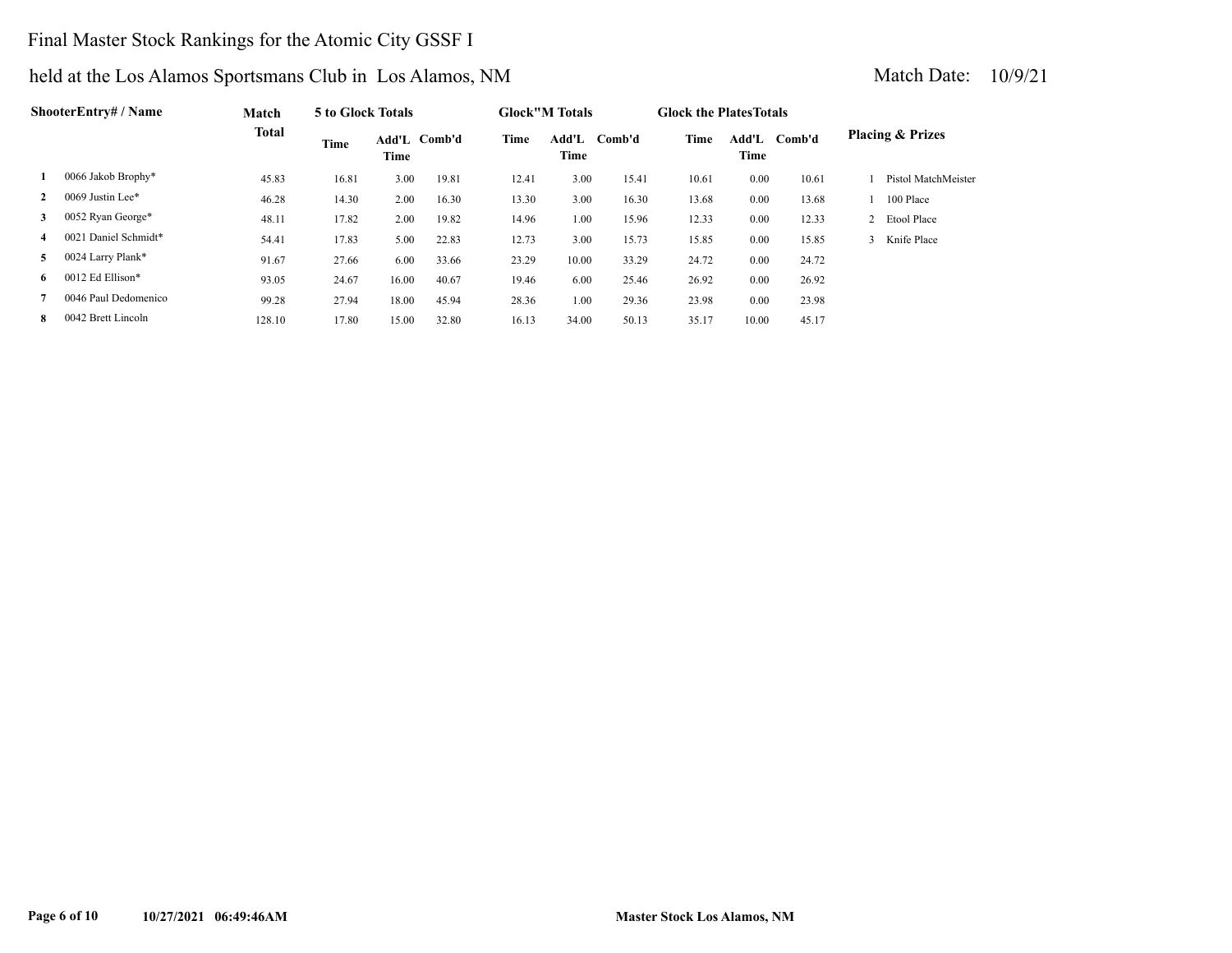# Final SubCompact Rankings for the Atomic City GSSF I

|              | ShooterEntry# / Name | Match        | 5 to Glock Totals |               |        |       | <b>Glock</b> "M Totals |        | <b>Glock the Plates Totals</b> |               |        |                             |
|--------------|----------------------|--------------|-------------------|---------------|--------|-------|------------------------|--------|--------------------------------|---------------|--------|-----------------------------|
|              |                      | <b>Total</b> | Time              | Add'L<br>Time | Comb'd | Time  | Add'L<br>Time          | Comb'd | Time                           | Add'L<br>Time | Comb'd | <b>Placing &amp; Prizes</b> |
|              | 0071 Ryan George*    | 56.09        | 17.62             | 6.00          | 23.62  | 16.36 | 2.00                   | 18.36  | 14.11                          | 0.00          | 14.11  | 100 Place                   |
| $\mathbf{2}$ | 0067 Justin Lee*     | 64.56        | 19.89             | 8.00          | 27.89  | 16.22 | 2.00                   | 18.22  | 18.45                          | 0.00          | 18.45  |                             |
| 3            | 0020 Daniel Schmidt* | 67.00        | 18.76             | 13.00         | 31.76  | 13.22 | 1.00                   | 14.22  | 21.02                          | 0.00          | 21.02  |                             |
| 4            | 0056 Jim Hallas      | 98.41        | 17.39             | 15.00         | 32.39  | 14.98 | 13.00                  | 27.98  | 28.04                          | 10.00         | 38.04  | 100 Place                   |
| 5            | 0023 Larry Plank*    | 101.82       | 28.07             | 14.00         | 42.07  | 24.34 | 7.00                   | 31.34  | 28.41                          | 0.00          | 28.41  |                             |
| 6.           | 0003 Javier Chavez   | 102.85       | 25.65             | 13.00         | 38.65  | 25.25 | 12.00                  | 37.25  | 26.95                          | 0.00          | 26.95  | Etool Place                 |
|              | 0008 Ed Ellison*     | 229.54       | 23.92             | 7.00          | 30.92  | 21.25 | 2.00                   | 23.25  | 115.37                         | 60.00         | 175.37 |                             |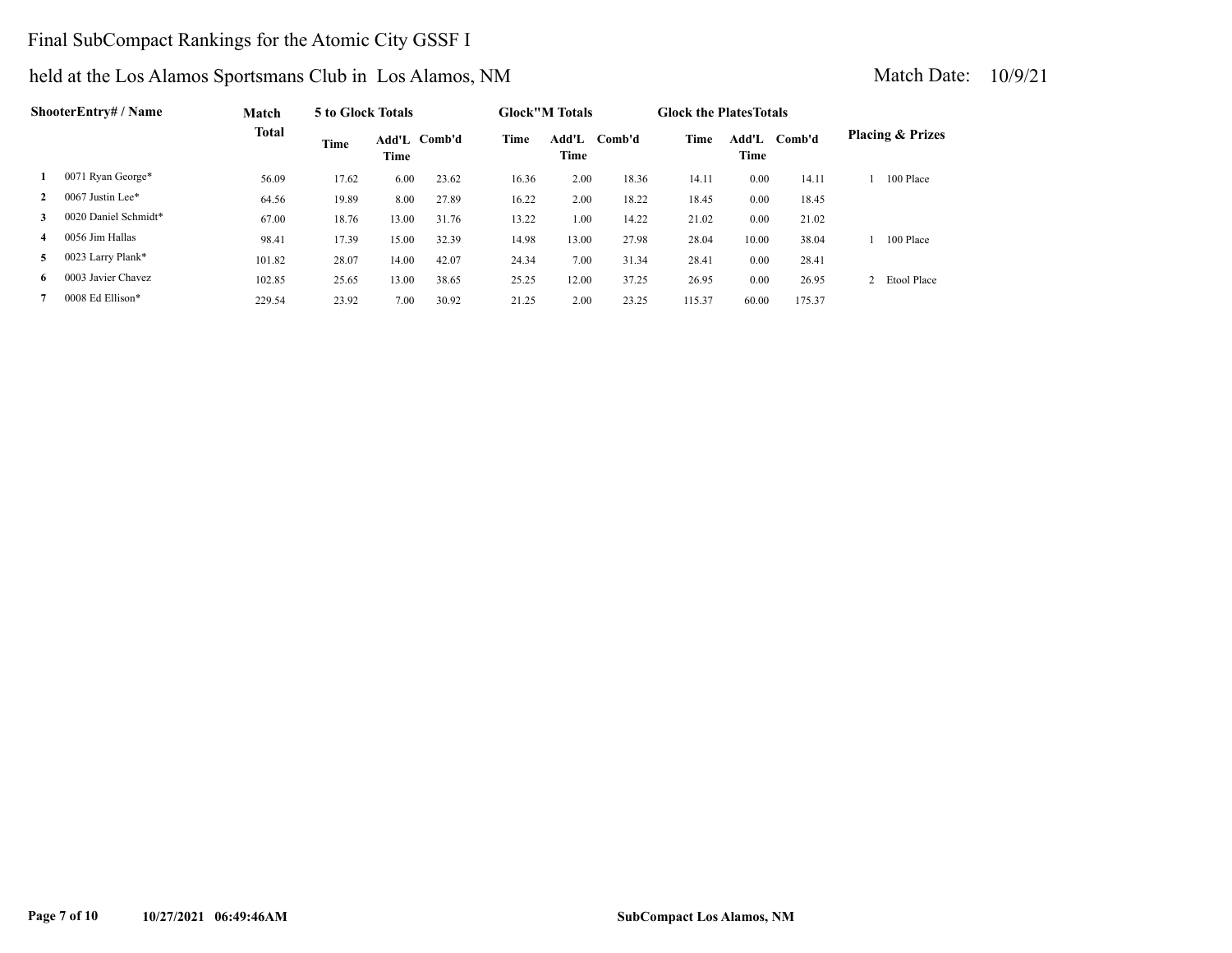# Final Unlimited Rankings for the Atomic City GSSF I

| ShooterEntry# / Name |                       | Match        | 5 to Glock Totals |                      |        | <b>Glock"M Totals</b> |                      |        | <b>Glock the Plates Totals</b> |       |              |                             |
|----------------------|-----------------------|--------------|-------------------|----------------------|--------|-----------------------|----------------------|--------|--------------------------------|-------|--------------|-----------------------------|
|                      |                       | <b>Total</b> | Time              | Add'L Comb'd<br>Time |        | Time                  | Add'L Comb'd<br>Time |        | Time                           | Time  | Add'L Comb'd | <b>Placing &amp; Prizes</b> |
| 1                    | 0072 Ryan George*     | 50.54        | 16.79             | 2.00                 | 18.79  | 13.34                 | 4.00                 | 17.34  | 14.41                          | 0.00  | 14.41        | 100 Place                   |
| $\mathbf{2}$         | 0077 Daniel Schmidt*  | 53.14        | 16.83             | 4.00                 | 20.83  | 15.14                 | 1.00                 | 16.14  | 16.17                          | 0.00  | 16.17        |                             |
| 3                    | 0059 Jim Hallas       | 55.54        | 17.91             | 2.00                 | 19.91  | 16.55                 | 5.00                 | 21.55  | 14.08                          | 0.00  | 14.08        | 100 Place                   |
| 4                    | 0064 Jakob Brophy*    | 55.99        | 14.69             | 9.00                 | 23.69  | 14.32                 | 4.00                 | 18.32  | 13.98                          | 0.00  | 13.98        |                             |
| 5                    | 0011 Ed Ellison*      | 63.36        | 19.90             | 5.00                 | 24.90  | 17.75                 | 2.00                 | 19.75  | 18.71                          | 0.00  | 18.71        |                             |
| 6                    | 0073 Chris Edwards*   | 72.12        | 18.81             | 9.00                 | 27.81  | 12.87                 | 14.00                | 26.87  | 17.44                          | 0.00  | 17.44        |                             |
|                      | 0081 Justin Difino    | 73.00        | 15.29             | 14.00                | 29.29  | 12.75                 | 17.00                | 29.75  | 13.96                          | 0.00  | 13.96        | 2 Etool Place               |
| $\overline{7}$       |                       | 73.00        | 15.29             | 14.00                | 29.29  | 12.75                 | 17.00                | 29.75  | 13.96                          | 0.00  | 13.96        | Pistol New Members Raft     |
| 8                    | 0050 Ken Pittman      | 81.88        | 23.10             | 6.00                 | 29.10  | 22.60                 | 7.00                 | 29.60  | 23.18                          | 0.00  | 23.18        | 3 Knife Place               |
| 9                    | 0031 Gary Monce Jr    | 97.21        | 20.99             | 9.00                 | 29.99  | 14.36                 | 28.00                | 42.36  | 24.86                          | 0.00  | 24.86        |                             |
| 10                   | 0014 Thomas Campbell  | 103.98       | 20.02             | 17.00                | 37.02  | 18.04                 | 26.00                | 44.04  | 22.92                          | 0.00  | 22.92        |                             |
| 11                   | 0063 Penny Alles      | 106.70       | 21.82             | 37.00                | 58.82  | 19.71                 | 4.00                 | 23.71  | 24.17                          | 0.00  | 24.17        |                             |
| 12                   | 0028 Michael Grimler  | 107.62       | 33.37             | 18.00                | 51.37  | 21.60                 | 7.00                 | 28.60  | 27.65                          | 0.00  | 27.65        |                             |
| 13                   | 0078 Paul Dedomenico  | 127.18       | 24.47             | 22.00                | 46.47  | 25.11                 | 11.00                | 36.11  | 34.60                          | 10.00 | 44.60        |                             |
| 14                   | 0037 Frank Meyers     | 134.40       | 29.07             | 21.00                | 50.07  | 27.79                 | 16.00                | 43.79  | 40.54                          | 0.00  | 40.54        | 2 year membership renew     |
| 15                   | 0036 Jacob Zielie     | 149.31       | 18.72             | 27.00                | 45.72  | 17.34                 | 28.00                | 45.34  | 38.25                          | 20.00 | 58.25        |                             |
| 16                   | 0027 James Jackson Sr | 445.37       | 31.60             | 141.00               | 172.60 | 69.24                 | 76.00                | 145.24 | 67.53                          | 60.00 | 127.53       |                             |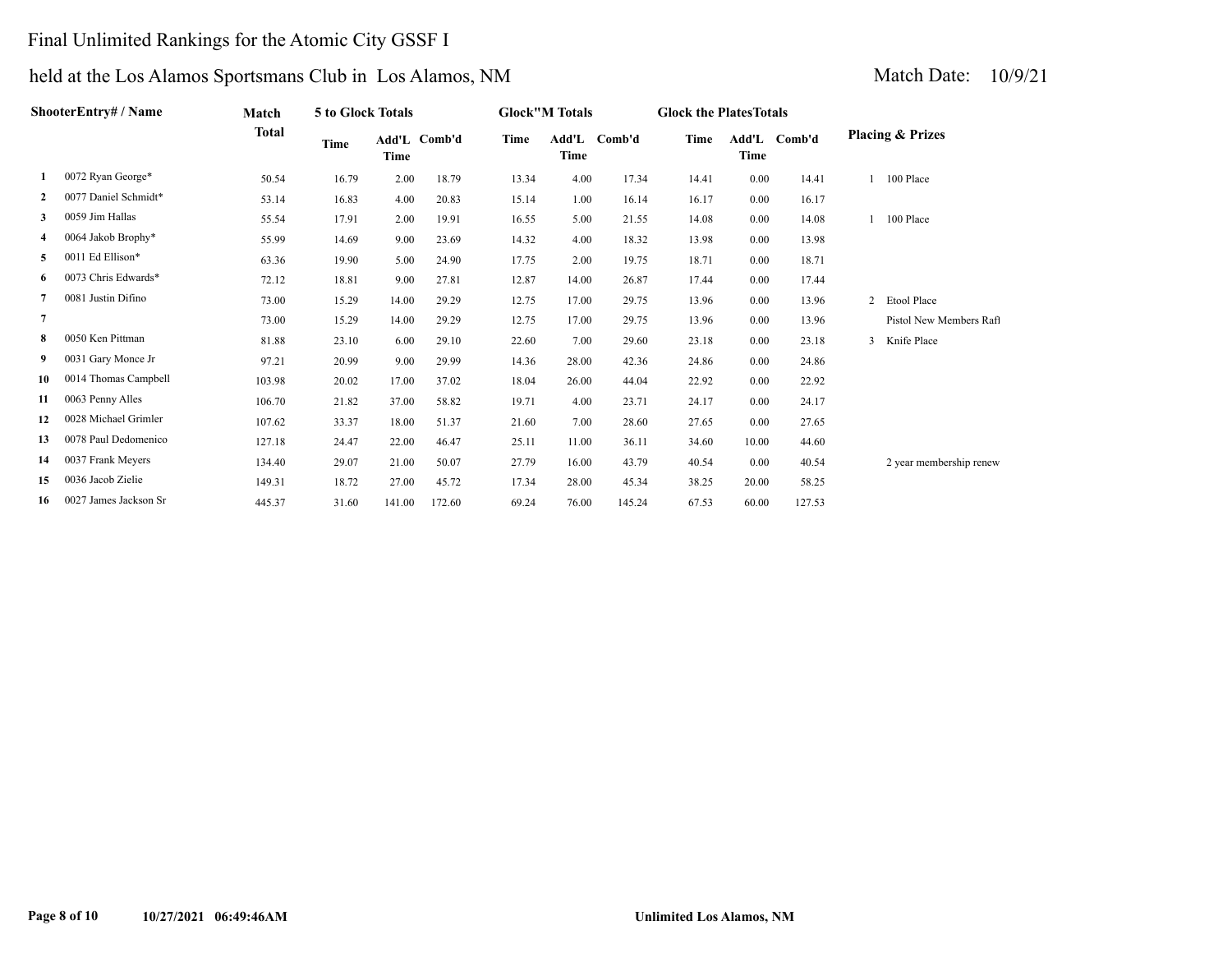### **Final Team Rankings for the Atomic City GSSF I**

# held at the Los Alamos Sportsmans Club in Los Alamos, NM Match Date: 10/9/21

### **Civilian**

| $\mathbf{u}$    |        |                  |                                                |  |  |  |  |  |  |
|-----------------|--------|------------------|------------------------------------------------|--|--|--|--|--|--|
| <b>Standing</b> | Score  | <b>Team Name</b> | <b>Team Members</b>                            |  |  |  |  |  |  |
|                 | 577.66 | GLOCKINATORS     | William Cassel, Matt Johnson, Elizabeth Cassel |  |  |  |  |  |  |
| Guardian        |        |                  |                                                |  |  |  |  |  |  |
| <b>Standing</b> | Score  | <b>Team Name</b> | <b>Team Members</b>                            |  |  |  |  |  |  |
|                 | 475.04 | Hit Or Miss      | Brett Lincoln, Paul Holderman, Tanar Nobles    |  |  |  |  |  |  |